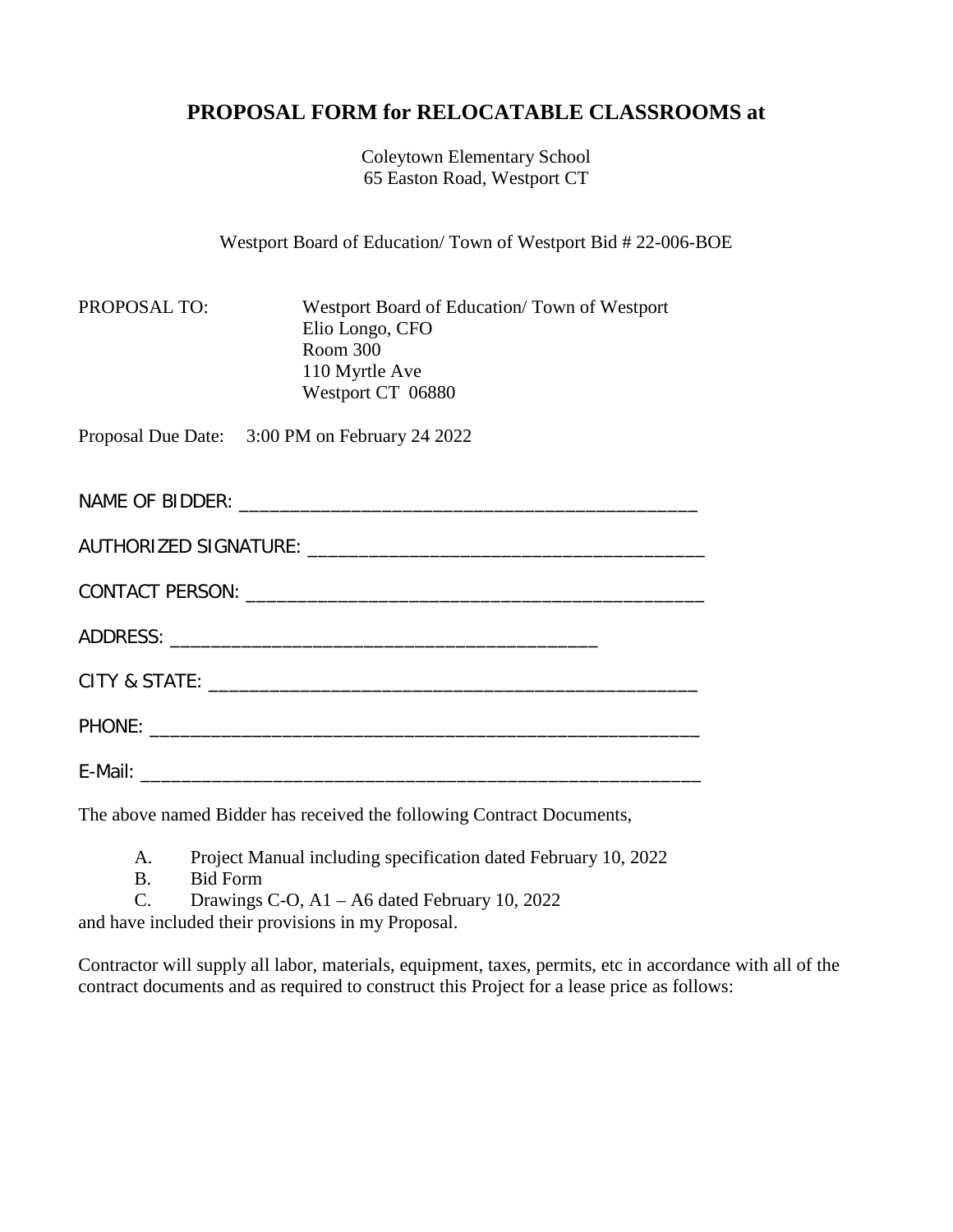### **Name of Bidder \_\_\_\_\_\_\_\_\_\_\_\_\_\_\_\_\_\_\_\_\_\_\_\_\_\_\_\_\_\_\_\_\_\_\_\_\_\_\_\_\_\_\_\_\_\_\_\_\_\_\_\_**

Design, furnish, deliver, and install new or refurbished modular classroom buildings at Coleytown Elementary School, Westport, Connecticut complete with ramps, stairs, foundations and utilities according to the drawings and specifications. Contract is to include complete removal at the termination of the lease. Different configurations than what is shown in the Bid Documents may be acceptable, but variations must be noted in the Bid.

Bid must also state if unit is new or refurbished.

## **TERM: 48 MONTHS**

| $(\$$ /Mos)               | Dollars per Month |  |
|---------------------------|-------------------|--|
|                           |                   |  |
| <b>TERM: 60 MONTHS</b>    |                   |  |
|                           |                   |  |
|                           |                   |  |
| <b>RE-FURBISHED UNITS</b> |                   |  |

Year Constructed\_\_\_\_\_\_\_\_\_\_\_\_\_\_\_\_\_\_

Year Refurbished\_\_\_\_\_\_\_\_\_\_\_\_\_\_\_\_\_\_

If applicable